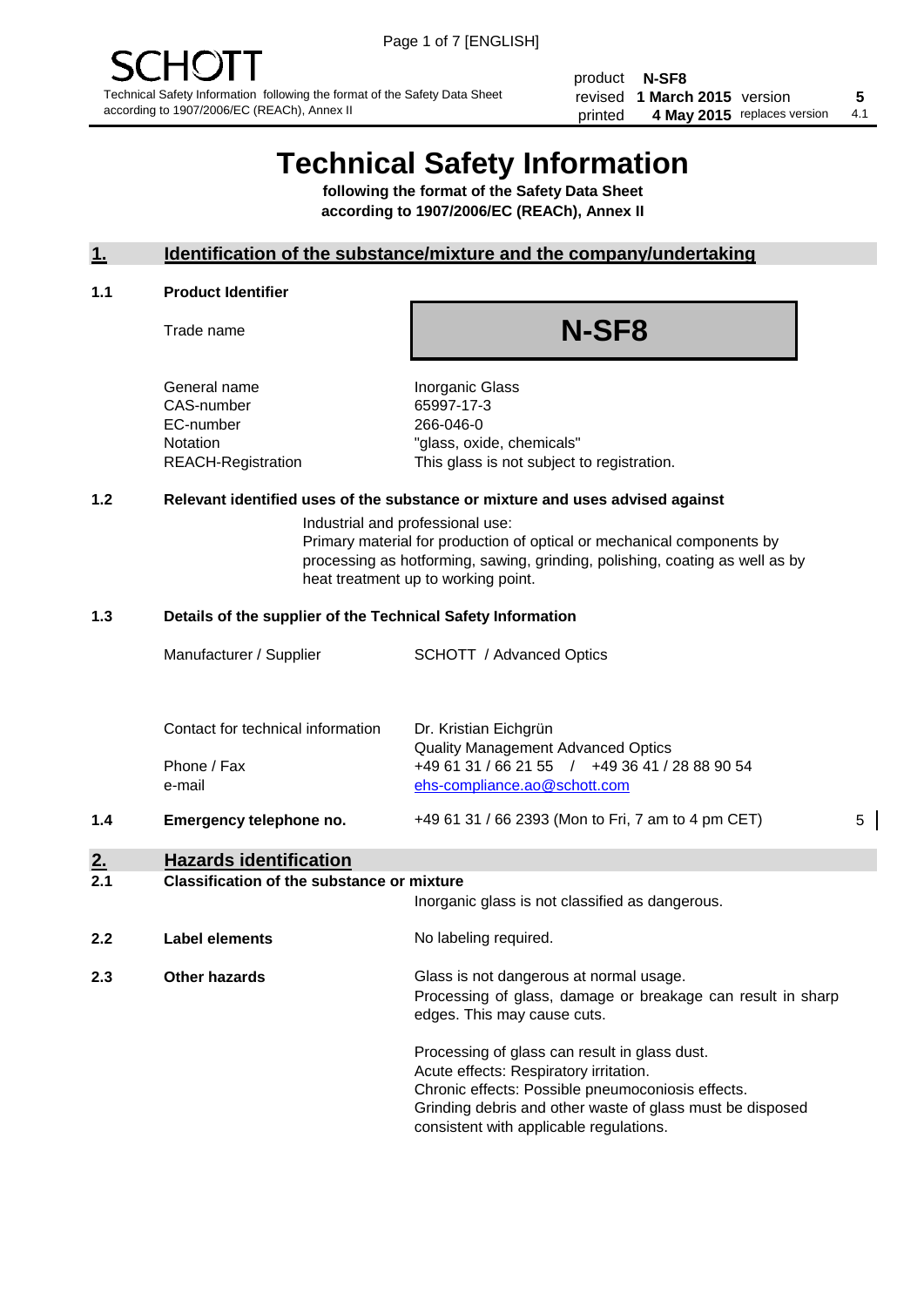### **3. Composition/information on ingredients**

#### **3.1 Substances**

As the substance glass is not included in the candidate list of substances of very high concern, currently there are no information duties according to article 33 of REACH. However for the production of glass we may use substances, which are on the candidate list and had been included in Annex XIV of the REACH regulation or could be included in future . These powdery substances are not present as such in the final glass; they are fully integrated into the glass matrix through the melting process. Thus they loose their original characteristics. The main components are listed as additional information in chapter 16. For more information please refer to ehs-compliance.ao@schott.com.

#### **3.2 Mixtures**

Glass is classified as substance acc. to regulation (EC) No 987/2008 (amending of Reach-Reg.).

#### **4. First aid measures**

#### **4.1 Description of first aid measures**

| <b>General information</b> | Glass is no hazardous substance. The following information<br>refer to glass dust and glass splinter which may result from<br>processing or breakage. |
|----------------------------|-------------------------------------------------------------------------------------------------------------------------------------------------------|
| <b>After inhalation</b>    | Supply fresh air; consult doctor in case of complaints                                                                                                |
| After skin contact         | Normally not dangerous.                                                                                                                               |
|                            | Consult doctor in case of complaints.                                                                                                                 |
| After eye contact          | Rinse under running water.                                                                                                                            |
|                            | Consult doctor in case of complaints.                                                                                                                 |
| <b>After swallowing</b>    | Consult doctor                                                                                                                                        |

#### **4.2 Most important symptoms and effects, both acute and delayed**

none known

**4.3 Indication of immediate medical attention and special treatment needed** 

|     |                                                                     | none                           |
|-----|---------------------------------------------------------------------|--------------------------------|
| 5.  | <b>Fire fighting measures</b>                                       |                                |
| 5.1 | <b>Extinguishing media</b>                                          | no requirements                |
| 5.2 | Special hazards arising from the substance or mixture               | none. Glass is noncombustible. |
| 5.3 | <b>Advice for firefighters</b>                                      | none                           |
| 6.  | <b>Accidental release measures</b>                                  |                                |
| 6.1 | Personal precautions, protective equipment and emergency procedures |                                |
|     |                                                                     | none                           |
| 6.2 | <b>Environmental Precautions</b>                                    | none                           |
| 6.3 | Methods and material for containment and cleaning up                | none                           |
| 6.4 | Reference to other sections                                         | none                           |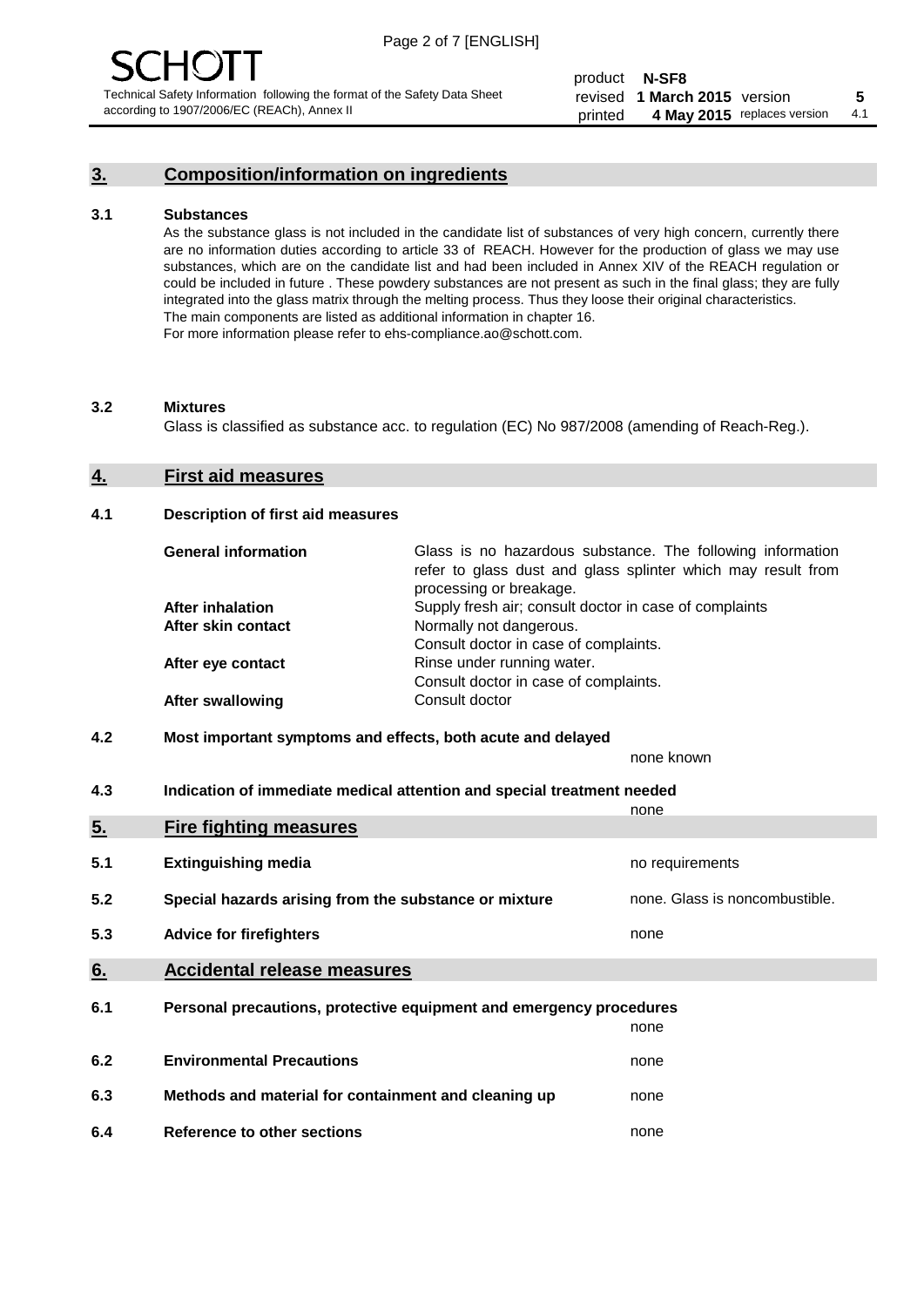

product **N-SF8** revised **5 1 March 2015** version printed 4 May 2015 replaces version 4.1

| <u>7.</u> | <b>Handling and storage</b>                                                                                                                                                                                                                                                                                                                                                                                                    |                                                                                                                                                                                                                                                                                                                                        |
|-----------|--------------------------------------------------------------------------------------------------------------------------------------------------------------------------------------------------------------------------------------------------------------------------------------------------------------------------------------------------------------------------------------------------------------------------------|----------------------------------------------------------------------------------------------------------------------------------------------------------------------------------------------------------------------------------------------------------------------------------------------------------------------------------------|
| 7.1       | <b>Precautions for safe handling</b>                                                                                                                                                                                                                                                                                                                                                                                           | Avoid breakage because of injury risk by sharp edges.                                                                                                                                                                                                                                                                                  |
| 7.2       | Conditions for safe storage, including any incompatibilities                                                                                                                                                                                                                                                                                                                                                                   | Store in dry environment. Avoid excessive humidity.                                                                                                                                                                                                                                                                                    |
| 7.3       | Specific end use(s)                                                                                                                                                                                                                                                                                                                                                                                                            | see section 1.2                                                                                                                                                                                                                                                                                                                        |
| <u>8.</u> | <b>Exposure controls / personal protection</b>                                                                                                                                                                                                                                                                                                                                                                                 |                                                                                                                                                                                                                                                                                                                                        |
| 8.1       | <b>Control parameters</b><br>Regulation<br>Value<br>0,3 mg / $m3$<br>peak limit<br>no information<br>teratogenic                                                                                                                                                                                                                                                                                                               | In case of dust formation, declaration for FUSED SILICA, CAS-No: 60676-86-0<br>TRGS 900 - GERMAN OCCUPATIONAL EXPOSURE LIMIT VALUES (01/2006)<br>(EXPOSURE LIMIT VALUE) with reference to the respirable fraction.<br>There is no reason to fear a risk of damage to the developing embryo<br>or foetus when limit value is adhered to |
| 8.2       | <b>Exposure controls</b><br>Technical measures and appropriate work processes have higher priority than personal<br>protective equipment. Provide adequate ventilation by local exhaust ventilation or ventilation<br>in general.<br>Adequate assessment tools for verification of effectivity of the protective measures includes<br>methods of measurements as described in "Technischen Regeln for Gefahrstoffe (TRGS) 402. |                                                                                                                                                                                                                                                                                                                                        |
|           | <b>Respiratory Protection</b>                                                                                                                                                                                                                                                                                                                                                                                                  | Technical measure: wet grinding/processing, avoid dust<br>formation.<br>If glass dust or particulates are above the national exposure<br>limits use a national approved respirator for dust and fibers.                                                                                                                                |
|           | <b>Hand Protection</b>                                                                                                                                                                                                                                                                                                                                                                                                         | Use protective gloves and safety wristbands for protection<br>against cut injuries.                                                                                                                                                                                                                                                    |
|           | Eye Protection                                                                                                                                                                                                                                                                                                                                                                                                                 | Use industrial safety glasses that meet national standards.                                                                                                                                                                                                                                                                            |
|           | <b>Personnel Protection</b>                                                                                                                                                                                                                                                                                                                                                                                                    | Use safety skirting for protection from sharp edges.<br>Wear safety shoes.                                                                                                                                                                                                                                                             |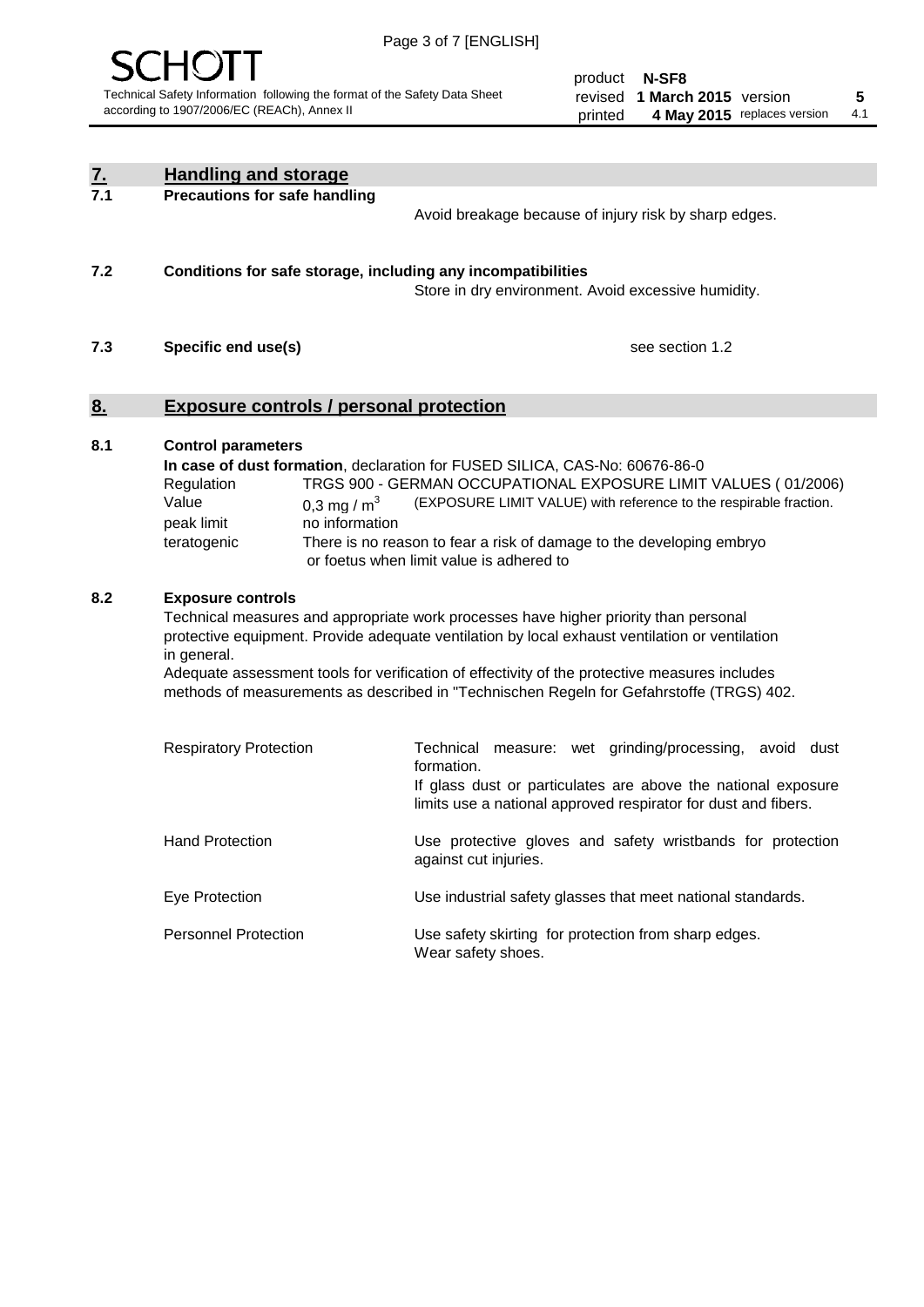#### **9. Physical and chemical properties**

#### **9.1 Information on basic physical and chemical properties**

|     | Appearance                            |                                                    |
|-----|---------------------------------------|----------------------------------------------------|
|     | <b>Physical state</b>                 | solid                                              |
|     | <b>Colour</b>                         | transparent or coloured                            |
|     | <b>Odour</b>                          | odourless                                          |
|     | pH-value                              | not applicable                                     |
|     | Boilling point/boilling range         | not applicable                                     |
|     | Melting point/melting range           | 567 °C                                             |
|     |                                       | Transformation temperature according to ISO 7884-8 |
|     | <b>Flashpoint</b>                     | not combustible                                    |
|     | <b>Combustibility</b>                 | not combustible                                    |
|     | Ignition temperature                  | none                                               |
|     | <b>Auto flammability</b>              | none                                               |
|     | Danger of explosion                   | none                                               |
|     | <b>Explosive limits upper / lower</b> | none                                               |
|     | <b>Oxidizing characteristics</b>      | none                                               |
|     | Vapour pressure                       | not applicable                                     |
|     | Density (20 °C)                       | $2,90$ g/ccm                                       |
|     | <b>Water solubility</b>               | not applicable                                     |
|     | <b>Fat solubility</b>                 | not applicable                                     |
|     | n-octanol-water partition coefficient | not applicable                                     |
|     | <b>Other information</b>              | none                                               |
| 9.2 | <b>Other information</b>              | none                                               |

## **10. Stability and Reactivity**

#### **10.1 Reactivity**

Glass is a stable material. Glass is inert to many chemicals, but may react to hot, strong alkaline solutions and with hydrofluoric, fluorosilicic and phosphoric acids. When heated to temperatures above the melting point, metal oxide fumes may be emitted.

Glass is an amorphous, inorganic, usually transparent or translucent substance consisting of a mixture of silicates or sometimes borates or phosphates as glass formers. With additions of modifiers a melt is produced at high temperatures, that cools to a solid state without crystallization.

#### **10.2 Chemical stability**

Glass is stable at normal environmental conditions.

**10.3 Possibility of hazardous reactions** 

No hazardous reactions at intended use.

| 10.4 | <b>Conditions to avoid</b>              | see section 10.1 |
|------|-----------------------------------------|------------------|
| 10.5 | Incompatible materials                  | see section 10.1 |
| 10.6 | <b>Hazardous decomposition products</b> | see section 10.1 |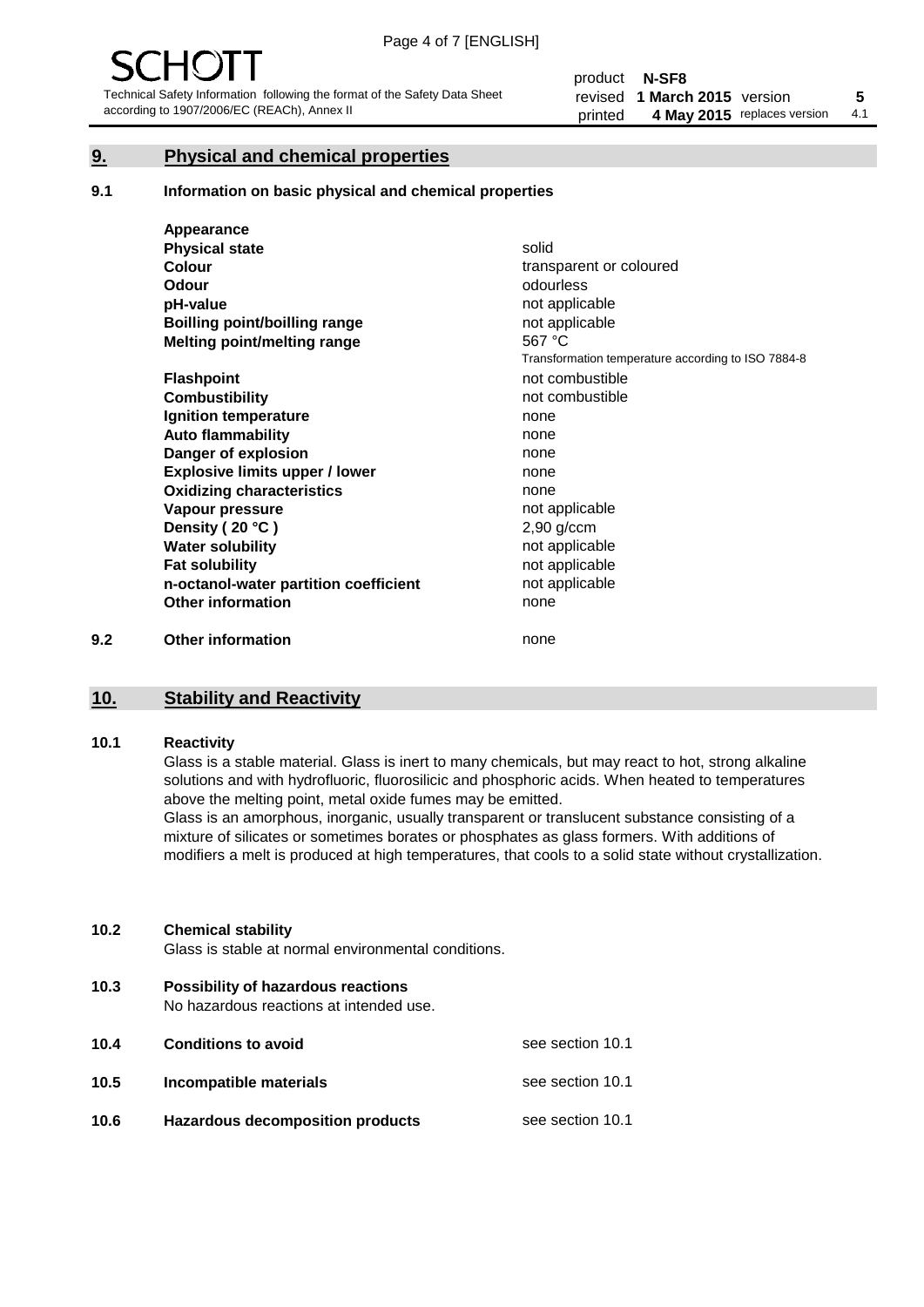

#### **11. Toxicological information**

**11.1 Information on toxicological effects** Toxicological data are not available.

### **12. Ecological information**

- **12.1 Toxicity**
- **12.2 Persistence and degradability**
- **12.3 Bioaccumulative potential**
- **12.4 Mobility in soil**
- **12.5 Results of PBT and vPvB assessment**
- **12.6 Other adverse effects**

#### **13. Disposal considerations**

**13.1 Waste treatment methods**

| Disposal according to local regulations |
|-----------------------------------------|
|                                         |

unknown unknown unknown unknown

unknown unknown

| <u>14.</u> | <b>Transport information</b>                                            |                     |
|------------|-------------------------------------------------------------------------|---------------------|
| 14.1       | <b>UN Number</b>                                                        | no requirements     |
| 14.2       | <b>UN Proper Shipping Name</b>                                          | no requirements     |
| 14.3       | <b>Transport hazard class(es)</b>                                       | no requirements     |
| 14.4       | Packing group                                                           | no requirements     |
| 14.5       | <b>Environmental hazards</b>                                            | no requirements     |
| 14.6       | Special precautions for user                                            | see sections 6 to 8 |
| 14.7       | Transport in bulk according to Annex II of MARPOL73/78 and the IBC Code |                     |
|            |                                                                         | no requirements     |

#### **15. Regulatory information**

#### **15.1 Safety, health and environmental regulations/legislation specific for the substance or mixture**

**REACH** Under REACH glass is classified as a "Substance". According to Appendix V Number 11 of the REACh regulation glass is exempted from registration if specified conditions are met. SCHOTT AG, Advanced Optics has examined this conditions for its products. This glass is not subject to registration.

**RoHS** This glass does not contain - according to our knowledge - materials in concentrations, whose placing on the market is forbidden in accordance to the current requirements of the European Directive 2011/65/EU.

#### **United Nations Globally Harmonized System (UN-GHS) related to safety information.**

This information considers also the requirements of the UN-GHS related to safety information.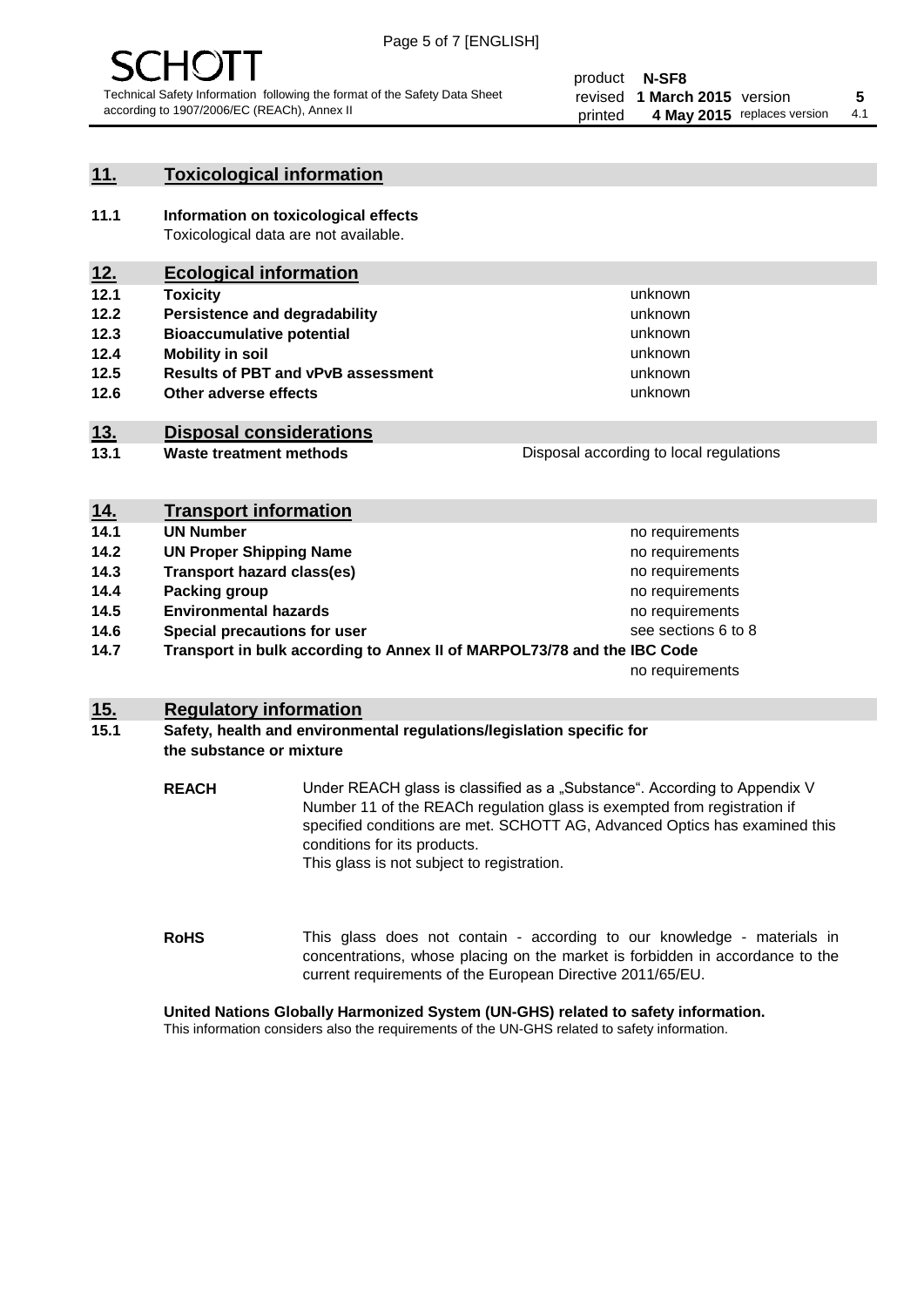# 1( )

Technical Safety Information following the format of the Safety Data Sheet according to 1907/2006/EC (REACh), Annex II

#### product **N-SF8** revised **5 1 March 2015** version printed 4 May 2015 replaces version 4.1

#### **15.2 Chemical Safety Assessment**

A Chemical Safety Assessment has not been carried out.

#### **16. Other information**

#### **16.1 Composition of mixture according to raw materials, based on the oxides.**

| chemical                 |               | proportion    | <b>SVHC (REACH)</b> | Reg.      | <b>OSHA</b>                                  | <b>ACGIH</b>        | Carc. |
|--------------------------|---------------|---------------|---------------------|-----------|----------------------------------------------|---------------------|-------|
| name                     | <b>CAS-No</b> | of weigth (%) | (Y/N)               | (Y/N)     | <b>PEL</b>                                   | <b>TLV</b>          | (Y/N) |
| Aluminum Oxide           | 1344-28-1     | < 1           | No.                 | Yes       | $15 \text{ mg/m}^3$                          | $10 \text{ mg/m}^3$ | No    |
| Boron Oxide              | 1303-86-2     | $1 - 10$      | Yes                 | Yes       | $15 \text{ mg/m}^3$                          | $10 \text{ mg/m}^3$ | No    |
| Barium Oxide             | 1304-28-5     | $1 - 10$      | No.                 | Yes       | $0.5 \text{ mg/m}^3$ 0.05 mg/m <sup>3</sup>  |                     | No    |
| Calcium Oxide            | 1305-78-8     | $1 - 10$      | No.                 | Yes       | $5 \text{ mg/m}^3$                           | $2 \text{ mg/m}^3$  | No    |
| Potassium Oxide          | 12136-45-7    | $1 - 10$      | No.                 | No.       | N/A                                          | N/A                 | No    |
| Sodium Oxide             | 1313-59-3     | $10 - 20$     | No.                 | <b>No</b> | N/A                                          | N/A                 | No    |
| Niobium Pentoxide        | 1313-96-8     | $1 - 10$      | No.                 | <b>No</b> | N/A                                          | N/A                 | No    |
| <b>Antimony Trioxide</b> | 1309-64-4     | < 1           | No.                 | Yes       | $0.5 \text{ mg/m}^3$ 0.5 mg/m <sup>3</sup>   |                     | Yes   |
| Silica                   | 14808-60-7    | $40 - 50$     | No.                 | Yes       | $0.1 \text{ mg/m}^3$ 0.025 mg/m <sup>3</sup> |                     | No.   |
| Titanium Oxide           | 13463-67-7    | $20 - 30$     | No.                 | Yes       | $15 \text{ mg/m}^3$                          | $10 \text{ mg/m}^3$ | No    |
| Zirconium Oxide          | 1314-23-4     | $1 - 10$      | No.                 | Yes       | $5 \text{ mg/m}^3$                           | $5 \text{ mg/m}^3$  | No    |
|                          |               |               |                     |           |                                              |                     |       |

**The classification and limiting values are valid for the raw materials, see section 3. Glass is not a substance of very high concern (SVHC).**

#### **Explanations to the data in the table**

| SVHC(REACH)        | The raw material is listed in the candidate list of the substances of very high<br>concern                                                                 |
|--------------------|------------------------------------------------------------------------------------------------------------------------------------------------------------|
| Reg.               | Regulated chemical substance per list OSHA Regulations (Standards - 29 CFR)<br>Subpart 1910.1000 Tables Z1 to Z3 Limits for Air Contaminants               |
| OSHA / PEL         | Permissible exposure limit – for chemical materials, issued by the OSHA                                                                                    |
| <b>ACGIH / TLV</b> | Threshold limit value - chemical substances classification by the ACGIH                                                                                    |
| <b>OSHA</b>        | Occupational Safety and Health Administration, an organization of the US.<br>Department of Labor (www.osha.gov).                                           |
| <b>ACGIH</b>       | American Conference of Governmental Industrial Hygienists (ACGIH), an<br>member-based organization that advances occupational and environmental<br>health. |
| Carc.              | Chemical substance classified as carcinogen                                                                                                                |